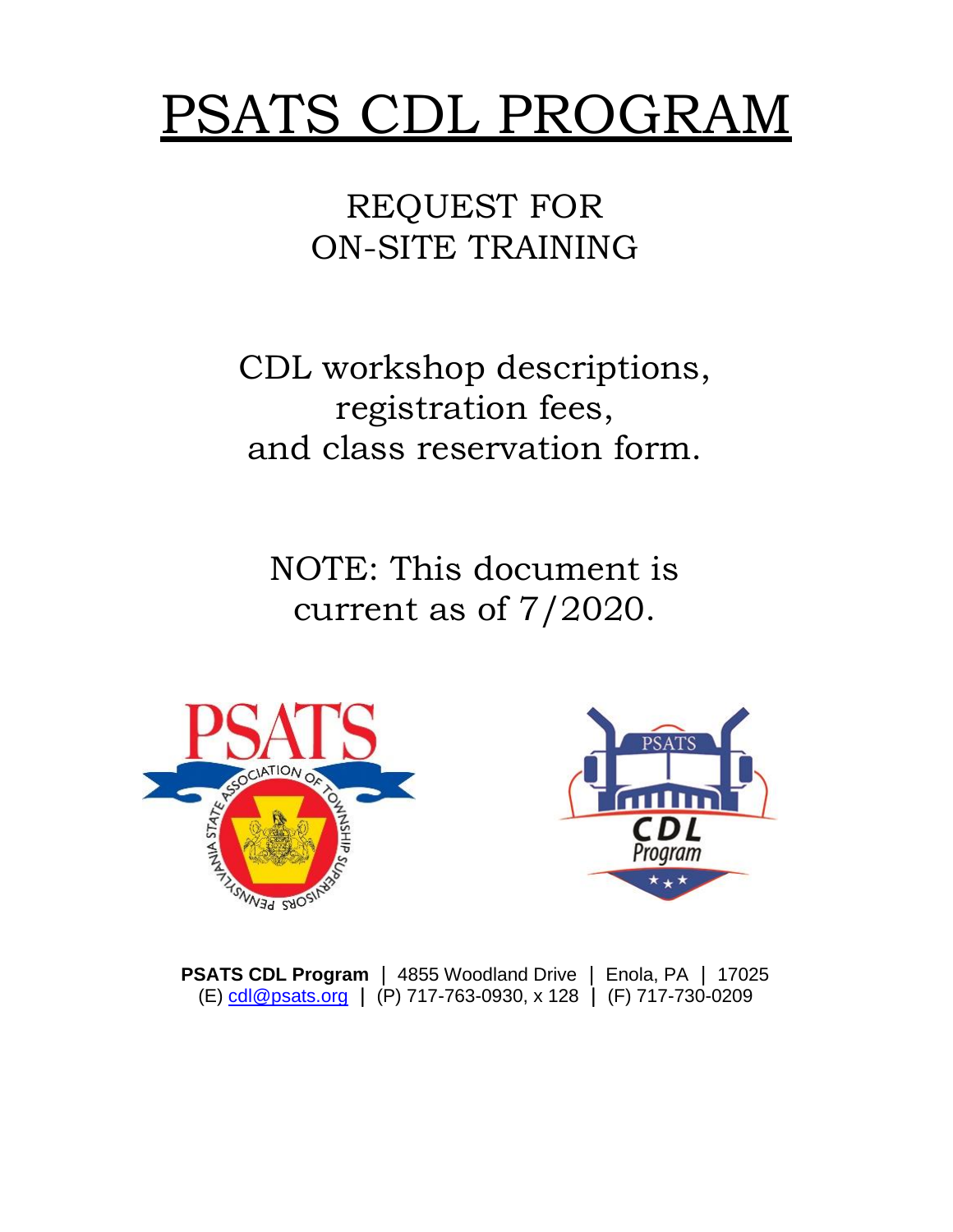## **PSATS CDL Program "By Request" Training Workshop Descriptions and Registration Fees**

The PSATS CDL Program offers the following half-day educational workshops which can be presented at your location and preferred date to maximize employee attendance while eliminating the cost of employee travel and lodging. Full-day training would include any two of the three classes outlined below, with the second class qualifying for a 50% discount. For questions, contact James Wheeler, Manager, PSATS CDL Program, by email to [cdl@psats.org](mailto:cdl@psats.org) or by phone to  $(717)$  763-0930, ext. 128.

#### **FEDERALLY REQUIRED CDL TRAINING!**

#### **"Probable Cause Training for CDL Supervisory Personnel"**:

State and federal regulations require every employer who has CDL employees driving vehicles with a gross vehicle weight rating or operating weight of more than 26,001 pounds on public roads to participate in a drug and alcohol testing program. These same regulations also require these employers to train all personnel who supervisor employees with commercial driver's licenses (CDLs) in handling suspected on-the-job drug or alcohol use. This workshop addresses these federal requirements by providing supervisory personnel with a working understanding of the federal CDL regulations, including on-the-job probable cause procedures. In addition to those supervisory personnel who are required to attend, all other township CDL employees should attend this workshop to ensure that they, too, are on the same page regarding this important public safety training.

Participants will learn what to do if they suspect or verify that a CDL employee is under the influence of drugs and/or alcohol while on duty. Each attendee will receive a comprehensive student handout packet containing relevant instructional material. Each participant who completes the workshop will receive a certificate of attendance at supervisory personnel training for permanent retention in their employer's files. This training is required *at least once* for all personnel who have any supervisory responsibilities for CDL employees. However, all your CDL and CMV employees will benefit from attending this workshop.

#### **ADDITIONAL PSATS CDL PROGRAM CLASSES**

#### **"CMV/CDL Records Management Class"**:

The PSATS CDL program has developed this class to help employers understand all the records they should be maintaining for their commercial motor vehicles (CMVs) and the employees who operate them. In Pennsylvania, a CMV is generally any vehicle with a gross vehicle weight rating or operating weight of more than 17,001 pounds used on public roads. Each workshop participant will receive a course instructional packet containing copies of each form and detailed directions on their use.

This workshop will review CMV/CDL employee and vehicle paperwork, including pre-employment inquiries from the FMCSA Clearinghouse; requests for CMV driver's license information from PennDOT; annually reviewing each CMV driver's qualification to continue driving; CMV daily vehicle inspection, maintenance, and repair reports; the employer's required policy on CDL drug and alcohol testing; and a general overview of all the CDL regulations.

#### **"Road Crew Safety Review Training":**

The PSATS CDL Program offers this important workshop to provide elected officials, supervisory personnel, municipal vehicle drivers, and road and public works employees with an update and review of the latest rules and regulations regarding commercial motor vehicles (CMVs) and CDL drivers and vehicles, work zone safety practices, personal protective equipment (PPE), and general road and municipal garage safety procedures. This class consists of structured content with plenty of interactive "question and answer" opportunities and will get your employees up-to-speed on all matters pertaining to workplace safety.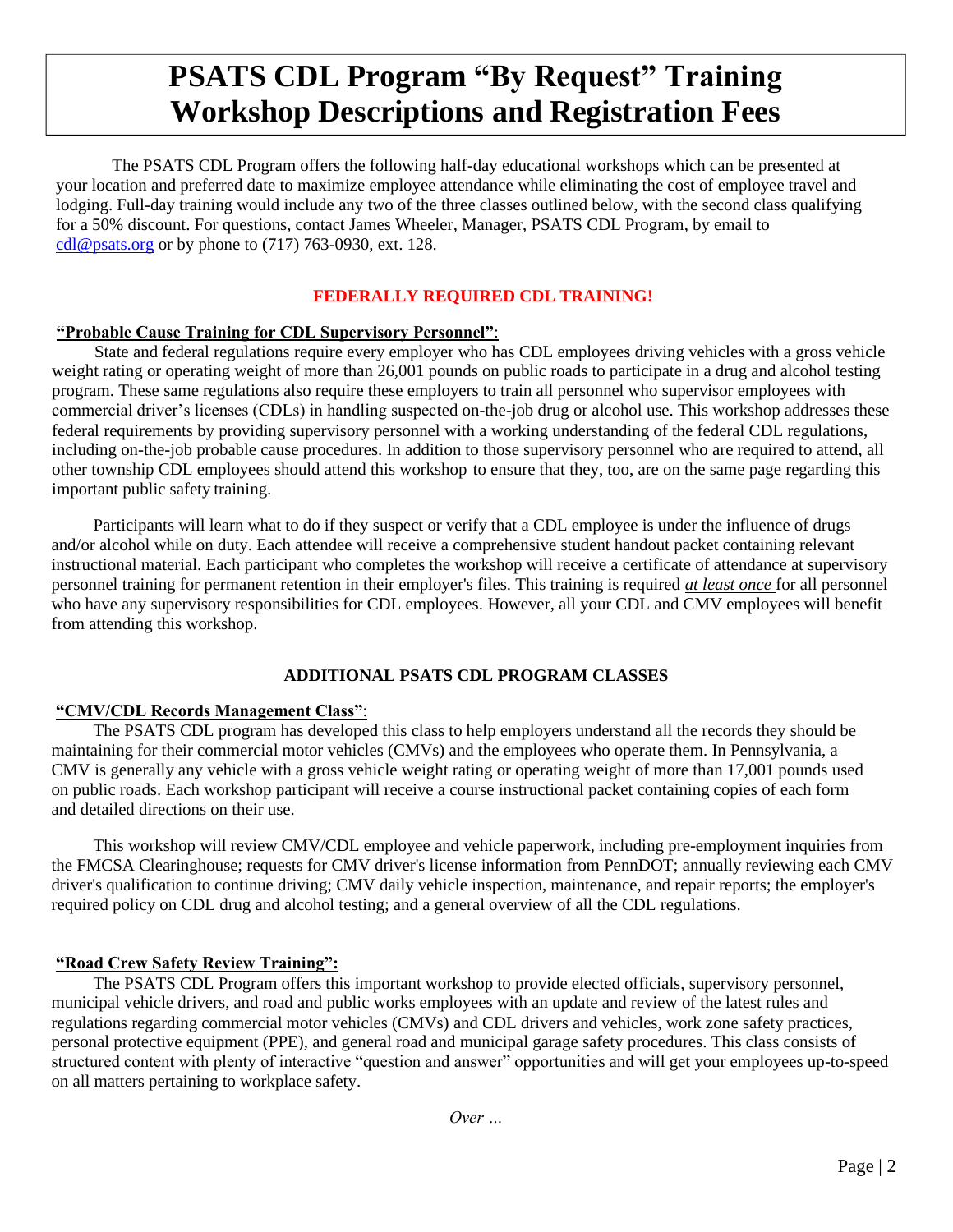### **PSATS CDL Program On-Site Workshop Request Form**

#### **1. Select Workshop(s) to be Presented:**

"Probable Cause Training for CDL Supervisory Personnel"

"CMV/CDL Records Management Workshop"

"Road Crew Safety Review Training"

#### **2. Identify Preferred Dates:**

- 1. Most preferred date:
- 2. Second choice date:
- 3. Third choice date:

| Time of morning class:   | Registration starts at 8 a.m.               |  |
|--------------------------|---------------------------------------------|--|
|                          | Class runs from 8:30 a.m. and ends by Noon. |  |
| Time of afternoon class: | Registration starts at 12:30 p.m.           |  |
|                          | Class runs from 1 p.m. and ends by 4 p.m.   |  |

#### **3. Guaranteed Attendance:**

"Probable Cause Training" attendance = "CMV/CDL Records Management Workshop" attendance = "Road Crew Safety Review Training" attendance =

**4. Class Costs:** The cost for a single presentation of any one class, which includes tuition and materials, is \$800 for the first 20 persons, plus \$40 per person after the 20<sup>th</sup> person, to a maximum of 75 persons. The cost for any second class offered the same date and place qualifies for a 50% discount. Thus, the cost for the second class, including tuition and materials, is \$400 for the first 20 persons, plus \$20 per person after the  $20<sup>th</sup>$  person, to a maximum of 75 persons. At a minimum, you will be billed for the guaranteed attendance numbers as provided above. You are responsible for any facility rental costs.

#### **5. Workshop Location:**

| Phone #: $(\_\_)$ |  |  |
|-------------------|--|--|

#### **6. Facility Logistics:**

Maximum seating (comfortable chair and table for each person facing front of room) = \_\_\_\_\_\_\_

Are the proposed dates being held by the facility?:  $\Box$  Yes  $\Diamond$   $\Box$  No

Is this facility ADA-accessible?: ( ) Yes / ( ) No

*Continued on Reverse …*